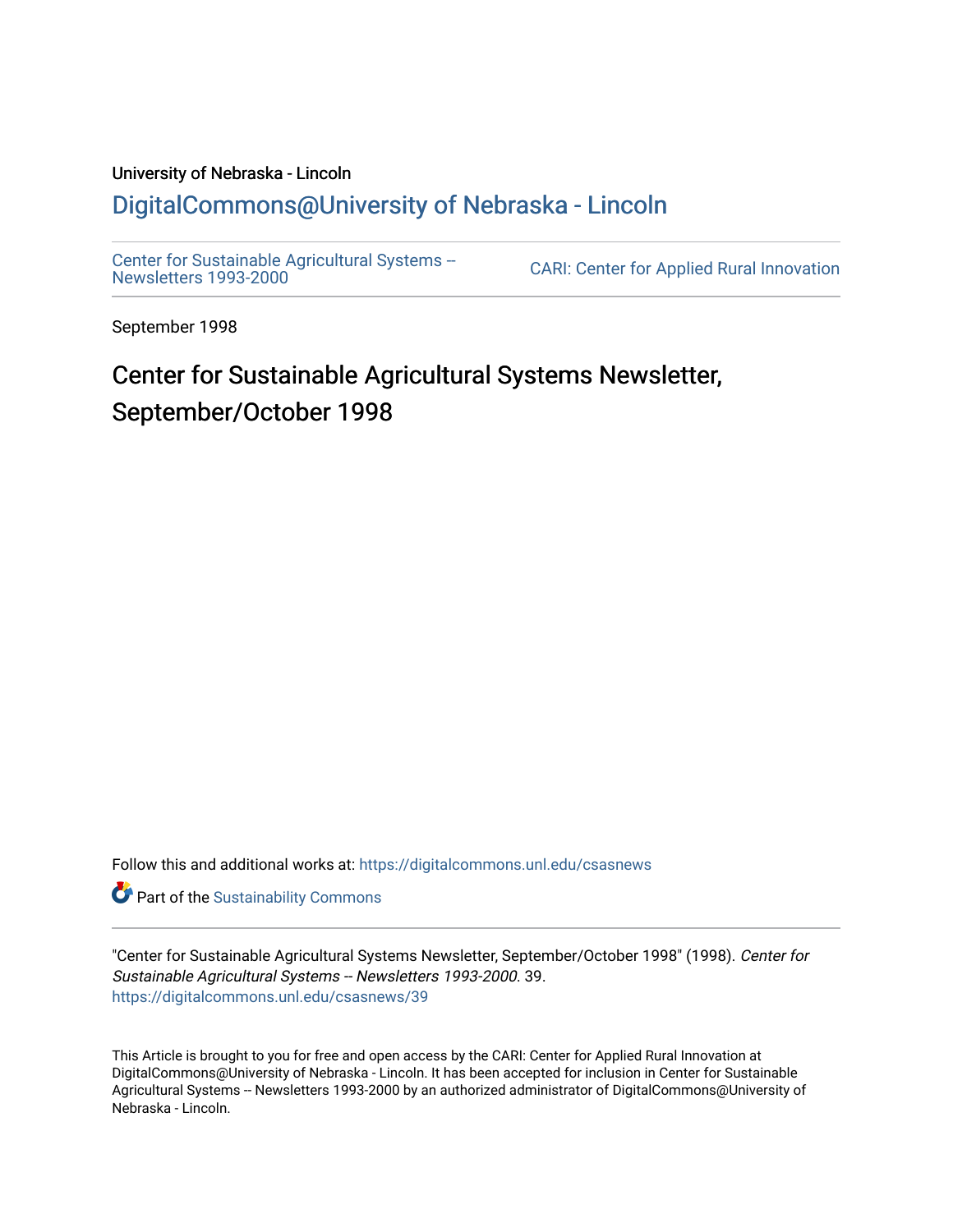# **Center for Sustainable Agricultural Systems**

**September-October, 1998 Newsletter** 

### **A Broader View and Challenge for the CSAS**

The Center for Sustainable Agricultural Systems continues to do excellent work with land, environment, and people as related to the land. The work that has been done with conserving resources, entrepreneurship and niche markets is commendable. This work needs to continue in light of increasing pressures on the rural population, land use, the environment, and the increased interest in and demand for specialty and organically certified products.

As Nebraska moves into the  $21<sup>st</sup>$  Century, I see a mix of farms and ranches that comprise Nebraska's food and biomass production complex. For purposes of this discussion, I will oversimplify by dividing them into two groups: large farms, and small to middle-sized farms. There are sustainability issues in both of these groups.

The large farm group will include family and other operating structures. Vertical integration of production with marketing and processing will increase. New food, industrial, and medicinal farm products developed through biotechnology will increase contractual arrangements with marketers and processors. If current trends continue, these farms and ranches will have under their control the bulk of Nebraska's land, machinery and other production resources, and will supply at least 80% of Nebraska's cash receipts from farm marketings. Environmental impacts particularly related to use of chemicals and livestock concentration, land use, and food safety will be sustainability issues for these operations. Further farm consolidations will result in depopulation of rural areas and the loss of community viability and services.

The second group includes small and middle-sized farms and ranches mostly run as family operations. Networking production and marketing activities will become increasingly important to these operations. Sharing resources such as machinery and joint ventures among family members, neighbors and others offer opportunities to increase competitiveness. New forms of cooperatives may evolve. These operations will also be concerned with environmental issues. Sustainability concerns include continued access to competitive markets for their production, the entry of new farmers and ranchers into businesses, and the generation of sufficient income to provide an acceptable quality of life for the families involved. It is anticipated that throughout this group of farms, offfarm employment, home-based businesses, and production for niche markets will be important for success. Entrepreneurship will continue to be important in these operations.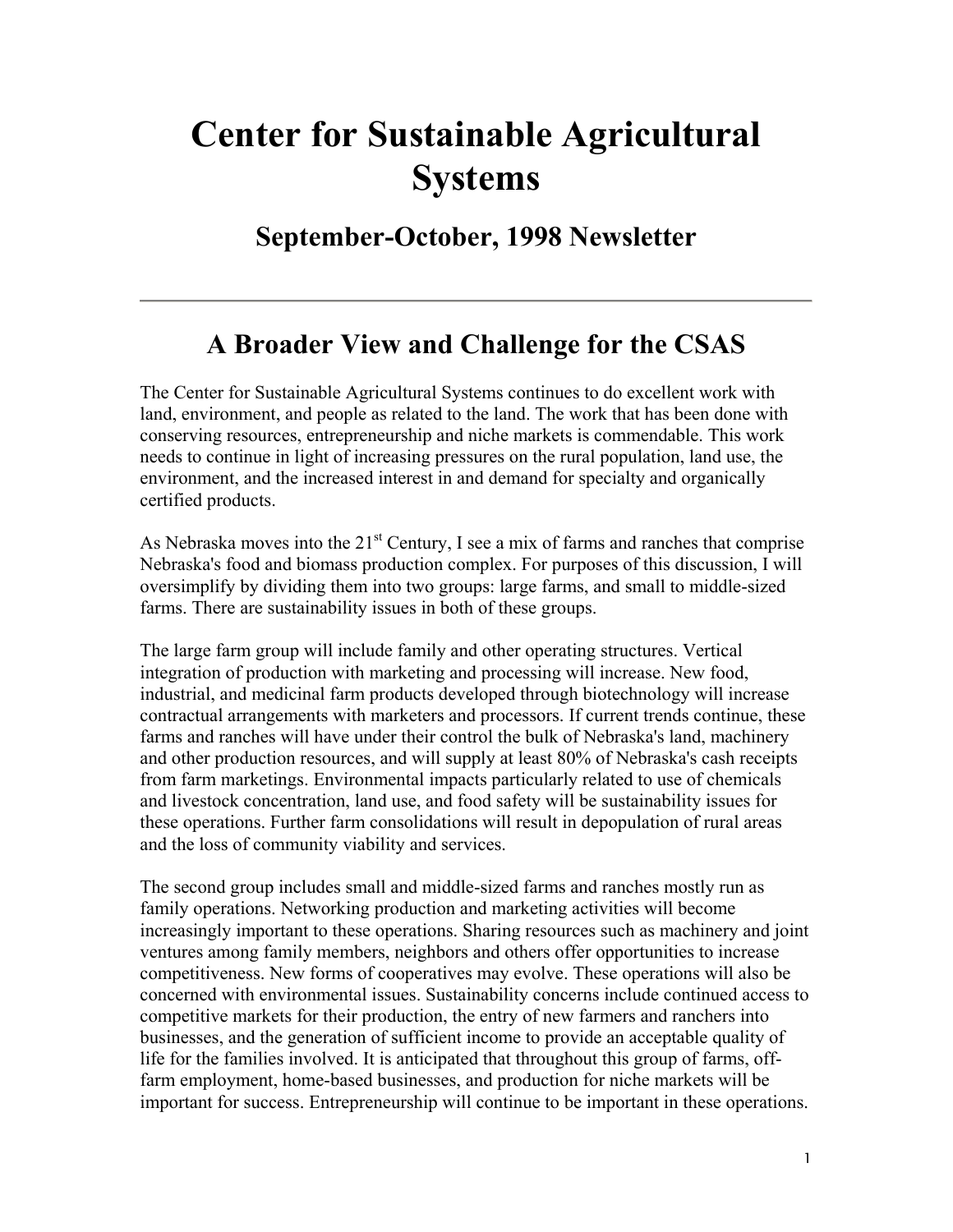The viability of this group of farms has a direct bearing on the future of communities and rural Nebraska.

Sustainability issues for the two broad groupings of farms and ranches can be classified into four interrelated types: social, human resources, economic and environmental. Social issues include laws, regulations, consumer food preferences and the values of society regarding families, communities and quality of life. Human resource issues center on the demographics of the management and labor input on farms and in rural areas and communities. Economic issues center on the profitability of operations, risk, access to market, and entrepreneurship. Environmental issues, which are of concern to the greater society as well as globally, center mainly on natural resources: land, water, air and climate. Recent terrorist events give reason to include personal safety as an environmental concern.

Two recent Nebraska initiatives fit well with the interests of the CSAS. The first is a Transitioning Agriculture initiative. This initiative centers on the need to bring new farmers into business as the farm and ranch operator population grows older. Relatively high capital requirements and risks in crop and livestock production are important considerations. The Center for Rural Affairs in Walthill, NE recently brought a group of people with diverse interests together with new farmers to discuss this issue. The availability of credit and assistance from established farmers were important aspects of the discussion. The UNL Institute of Agriculture and Natural Resources identified as a high program priority a Transitioning Agriculture initiative that includes management education and mentoring for new farmers and their families.

The Nebraska Agricultural/Environmental Bridge Building Project is an initiative led by the Nebraska Department of Agriculture and includes input from state and federal agencies, producers, agribusiness and environmental groups, and the University of Nebraska. The objective is to bring agricultural and environmental interests together and dialogue. This group has identified four priority issues: economically sustainable developmental production, land use, livestock waste, and water quantity and quality.

In conclusion, it appears that sustainable systems issues will increase in importance. The two example initiatives are consistent with the interests of the CSAS. They suggest challenges and a broader view of sustainable agricultural systems.

*Submitted by Glen Vollmar, Interim CSAS Director*

# **Highlights of Upcoming Book:** *Under The Blade*

This is the third in a series of articles that highlight information in a book to be published this December by Westview Press titled *Under the Blade: The Conversion of Agricultural Landscapes*. In this article Allen Olson focuses on farmland conversion and the law.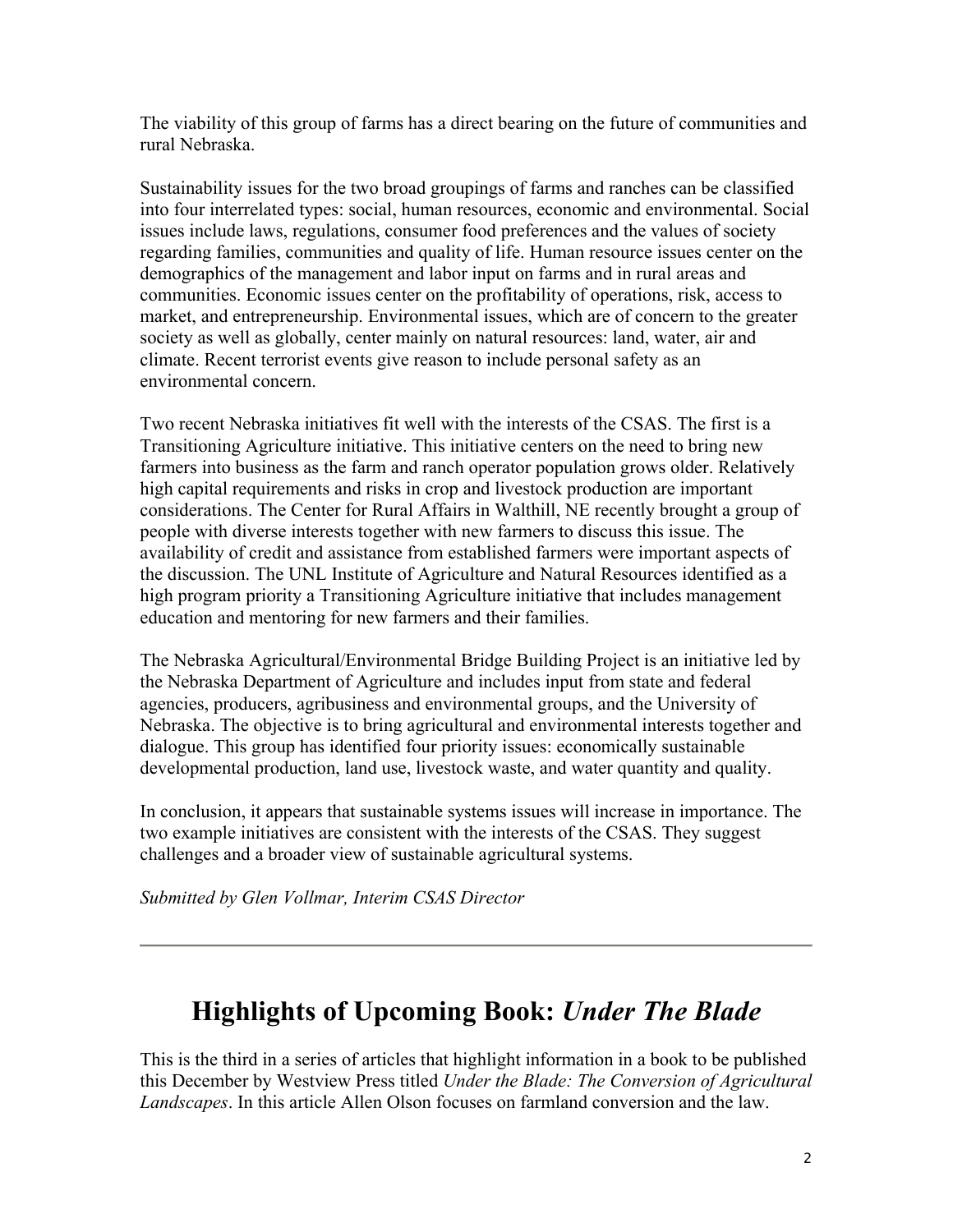Olson teaches land use, environmental, soil conservation, and federal farm program law at the University of Arkansas, and is a staff attorney for the National Center for Agricultural Law Research and Information. He practiced land use law in Virginia from 1977 to 1995. Additional authors who contributed chapters in the book are from universities around the country. The book is co-edited by Richard Olson, University of Nebraska and Tom Lyson, Cornell University. For more information, contact Richard Olson at the CSAS office, or e-mail him at  $csas005@$ unlym.unl.edu.

#### **Types of land use laws**

Laws enacted by federal, state and local governments have both direct and indirect effects on land use and farmland conversion. There are at least five types of laws that affect land use:

- 1. Laws that directly regulate the use of land, e.g., zoning, subdivision control, site plan approval, and environmental regulations such as effluent and emission limitations.
- 2. Laws that give an individual landowner the right to seek redress for damage done to his/her property by the use of a neighboring property, e.g., nuisance laws.
- 3. Laws that tax the use of land, either directly or indirectly. Taxes may be levied on income derived from the use of the land, on capital gains from the sale of the property, or the value of the land as part of an inheritance. Local governments impose real property taxes on land, the amount sometimes depending on how the property is used.
- 4. Laws that subsidize a particular use of land. Federal programs that support commodity prices or farm income may promote agricultural land use while federal and state highway and sewer projects favor residential and commercial uses of property.
- 5. Laws that allow or encourage, but neither mandate nor subsidize, certain land uses, e.g., state statutes that authorize the voluntary donation of conservation easements or government-funded educational programs on methods to control farmland erosion.

#### **Farmland preservation laws**

State and local governments have enacted the majority of laws that have the specific objective of preserving farmland. Two major types of farmland preservation laws are agricultural zoning and purchase of development rights (PDR).

*Agricultural zoning*. The most common type of farmland preservation program at the state and local level is direct regulation through zoning. Agricultural zoning ordinances can take several forms: large-lot zones where only one dwelling unit is permitted on each parcel with minimum parcel sizes mandated from 10 acres to 200 acres or more; area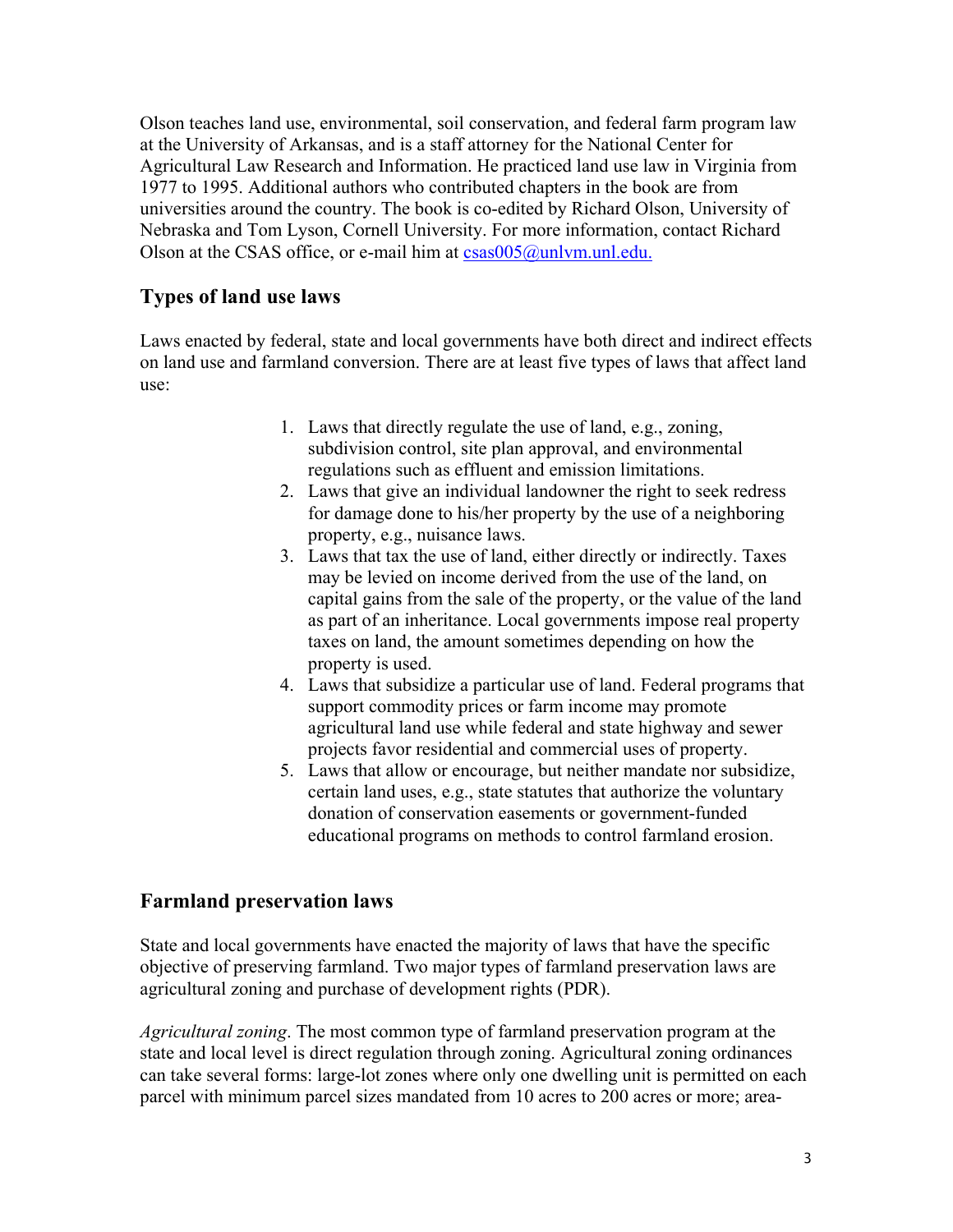based allocation zones where the number of permitted dwellings is based on the size of the overall parcel, but where the lots are required to be small (one to three acres) and clustered so as to preserve the maximum amount of farmland; exclusive agricultural zones where only farming activities and associated residential and commercial uses are permitted; and conditional-use zones where only farming activities are permitted by right, but other activities may be permitted as special uses upon an affirmative showing that they will not conflict with the agricultural uses. Although common, agricultural zoning is hardly universal. There are 3,043 counties in the U.S. A recent survey by the American Farmland Trust found that only 700 counties and townships, located in 24 states, had some form of agricultural zoning in place. This number may be a bit conservative, but the true number is probably not much higher. The major advantages of agricultural zoning are that it is relatively inexpensive to implement and is mandatory as to all agriculturallyzoned land within the jurisdiction. The major disadvantage is that zoning can be easily changed when new elected officials take office.

*Purchase of development rights*. In purchase of PDR programs, farmers whose land is located in areas planned for long-term agricultural use are paid the difference between the value of their land for development purposes and its value for farming. Conservation easements are then placed on the farmland restricting its use to farming and related purposes, usually in perpetuity. The farmers retain ownership of their land subject to the restrictions and continue to farm. The land can be sold or willed to an heir, but the easement restrictions run with the land and are binding upon all future owners.

Fourteen states have programs to purchase farmland development rights (sometimes also called purchase of agricultural conservation easement or PACE programs). As of 1997, the state programs have protected 406,725 acres on 2,769 farms. There are also local PDR programs that have protected additional acreage.

PDR programs have an element of permanence missing in agricultural zoning and enjoy great acceptance among farmers because they provide compensation and are voluntary. PDR has two major disadvantages, however. First, virtually all PDR programs have been chronically underfunded. They do not have enough money to buy easements from all willing sellers in areas designated for preservation. Secondly, because the programs are voluntary, key parcels in an agricultural area are often left unprotected.

#### **Decisions for the future**

Agricultural zoning and purchase of development rights represent two fundamentally different approaches to farmland preservation. Both recognize that farmland has a "development value" for urban uses in addition to its agricultural value. Agricultural zoning regulates away, without compensation to the owner, all or part of farmland development value. PDR programs use government funds to compensate owners for part or all of their land's development value.

Society must first decide whether it is committed to farmland preservation. If it is, the next question is whether to compensate farmland owners for lost development value, to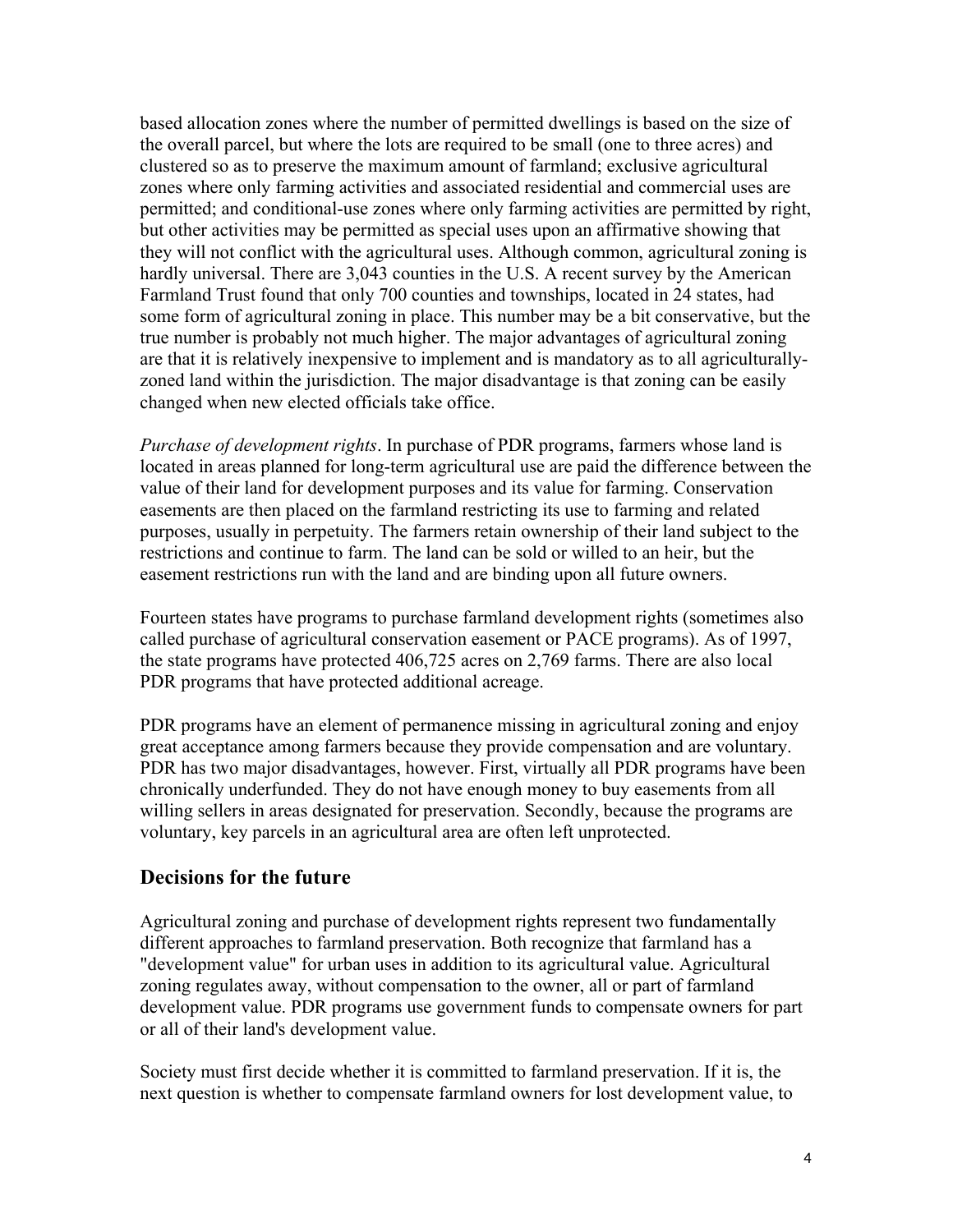regulate farmland under the police power for the public health, safety and welfare, or to use a combination of these approaches (regulating away part of the development value and paying compensation for the rest). This is primarily a philosophical and political decision. Legal tools are available to preserve farmland should we choose to use them.

# **Integrated Farm Update: Will Grazing Crop Residues Hurt Next Year's Yields?**

With low commodity prices, crop and livestock producers will be looking for opportunities to lower production costs and increase income per acre any way they can. For beef producers, grazing of crop residues will provide a cheap source of feed that will reduce feed and labor costs associated with feeding harvested forages. Crop producers may want to consider renting their stalks out to livestock producers. A valid concern is the effect of grazing crop residues on subsequent crop production.

At the Agricultural Research and Development Center (ARDC) Integrated Farm, we have been evaluating the effect of grazing crop residues on subsequent crop yields for the past five years. Comparisons have been made between grazed and ungrazed plots. Prior to 1997, we saw little effect on subsequent yields following grazing of crop residues. In 1997, dryland corn and grain sorghum yields were reduced 19 and 14% following grazing of crop residues compared to ungrazed plots. Irrigated corn and dryland soybean yields were reduced 6%, while irrigated soybeans were not affected. Lower yields for corn may be attributed to poorer stands on the grazed plots. During the spring of 1997, cattle were still grazing during very muddy conditions. This tracking caused a very uneven surface. At the research farm we are generally in a no-till system. Where no tillage was done following grazing, stands were more uneven because of the poorer seedbed. When tillage was done, stands were much more uniform. The wet conditions also caused surface compaction that may have influenced runoff and overall infiltration in these fields. This may have resulted in moisture stress during some of the hot and dry periods we had during the summer of 1997. In spite of that very dry summer, yields at the ARDC were surprisingly good in 1997. Timely rains and periods of low transpiration rates helped improve growing conditions. Soybean yields were not affected as much as corn, possibly due to the fact that the soybean plant can compensate for poorer stands (plants will bush out more and produce more pods per plant), whereas corn does not have the ability to compensate as much.

Fields that had been grazed for the past five years showed more yield reduction than fields that had only been grazed a couple of years. Grazed plots in fields that have had a break in crop residue grazing also had comparable yields to the ungrazed plots.

In the five-year period 1993-1997, dryland corn yields were reduced 10 bu/acre (6%) for grazed compared to ungrazed plots. Irrigated corn, grain sorghum and soybeans were not affected by previous crop residue grazing.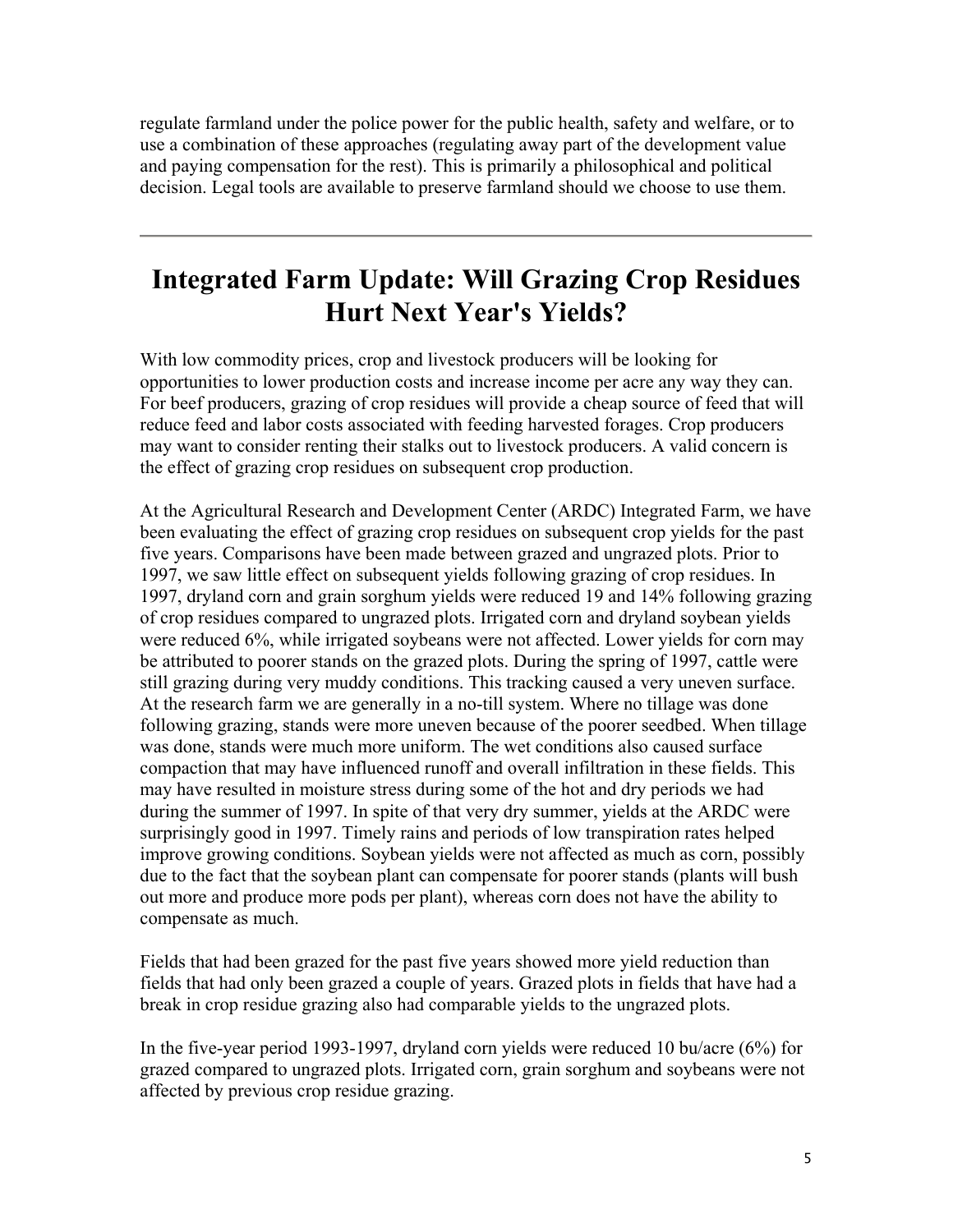Grazing conditions became very muddy in mid-winter 1997-1998, but then it was cold in March. It will be interesting to see the effect grazing crop residues last winter will have on this year's crop yields. Yields will be measured this fall comparing grazed and ungrazed plots. The excellent growing conditions this year may mask any detrimental effect grazing had on crop production. A more extensive article summarizing the effects of grazing crop residues on crop yields, residue cover, and soil compaction that will include 1998 yield data will be reported in a later issue of this newsletter.

Our general recommendation is to leave the cattle on the stalk fields as long as there is adequate feed and it isn't too muddy. We recommend a sacrifice area in the field or an area of grass where cattle can be fed hay or other forages if field conditions are too muddy or snow is too deep. If cattle are left in the field later in the spring, tillage may be necessary to obtain a desired seed bed.

*Submitted by Gary Lesoing*

# **New Course: Urbanization of Rural Landscapes, Offered Spring Semester**

Anew course that examines the patterns, causes and consequences of converting farmland, forests and other rural land to urban uses will be offered at UNL this spring. Changes in land use are the result of complex interactions among law, economics, landscape ecology, social and political forces, ethics, and aesthetics. The course will discuss farmland loss from each of these perspectives. Alternatives to present development patterns, such as ecological design and the compact redevelopment of inner cities, will be explored. For more information, contact Richard Olson, 402-472-0917, csas005@unlvm.unl.edu.

### **Socrates Network in Europe**

Conceptualizing and implementing sustainability in the curricula of European universities is being catalyzed by a multinational consortium of educators planning for the future. The Socrates network for higher agricultural sciences and related sciences education is grappling with how to integrate sustainability into current courses as well as initiate new curricula with this focus. In a recent meeting, Mark Shucksmith (Aberdeen University, UK) said sustainability was both a chaotic and a contested concept, one with promise for bridging the gap between developers and environmentalists. He found the ambiguous definitions and continuing debate positive in a sense that it focuses interest and resources on key development issues, but negative in that much time is spent in "defining," when what is needed is serious work toward solving current food and resource allocation challenges.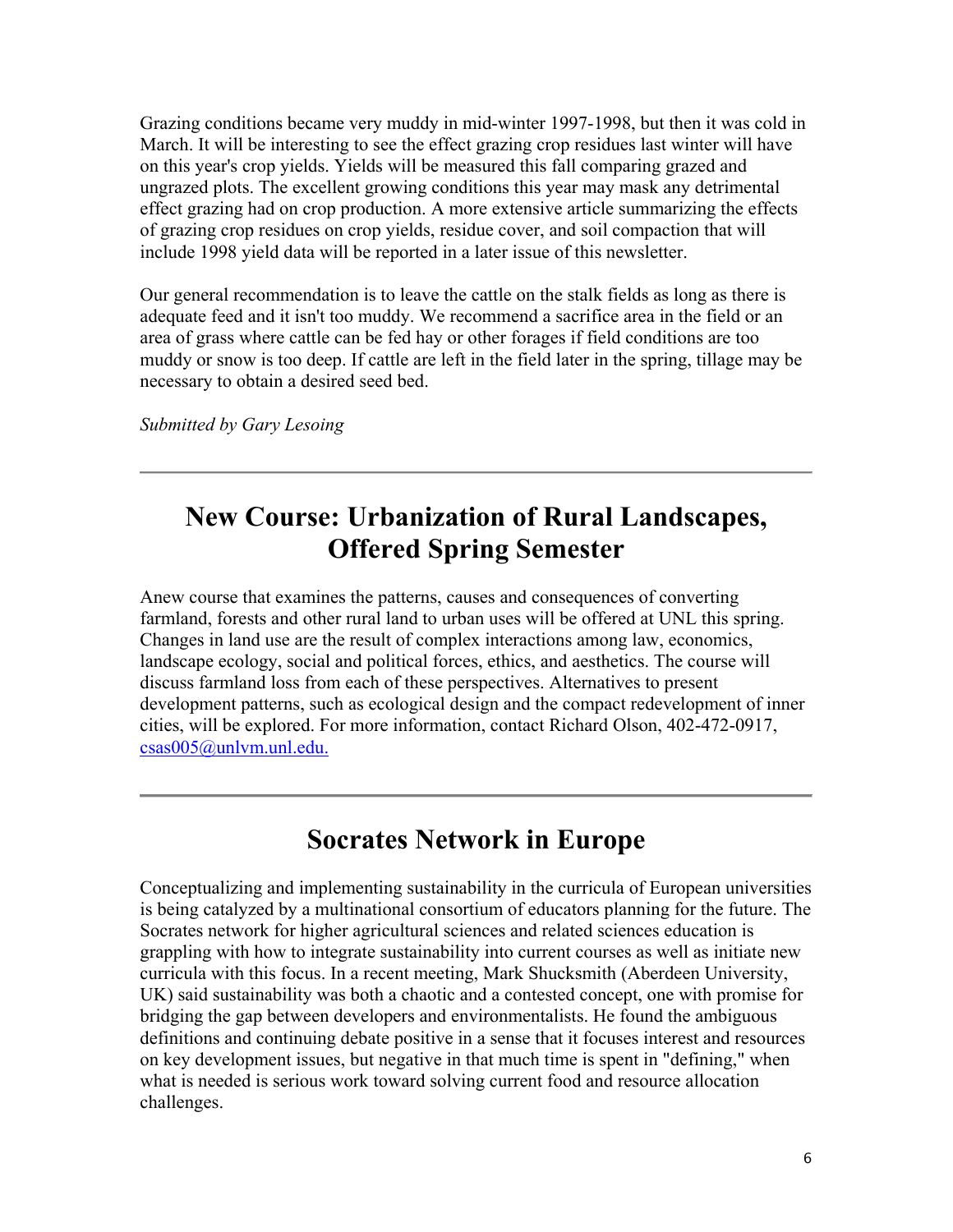Reporting on a survey of educators in Europe, Peter Holen (Wageningen University, Netherlands) found that management of natural resources, understanding key concepts, and facilitating critical thinking were the three issues most important in conceptualizing sustainability. Juha Helenius (Helsinki University) made the critical link with agroecology, the systematic approach using ecological principles in agriculture to establish a credible discipline for education. With Lennart Salomonsson (Sweden) and Charles Francis (Norway), he helped prepare a document on the emerging NOVA Master of Science degree in Agroecology, an international degree that can be pursued at several universities in the Nordic/Baltic region, with an intensive introductory course taught at the Agricultural University of Norway (NLH).

As in the U.S., educators in Europe continue to struggle with finding the best way to introduce sustainability issues into the current courses and curricula. The conference was organized by Wout van den Bor of Wageningen University and financed by the European Community.

*Submitted by Charles Francis*

### **Honeybee Populations Lowest Levels in Decade**

A combination of parasites, disease, and pesticides has sent U.S. bee populations plummeting to their lowest levels in decades, according to *The Washington Post* (July 20, 1998). Honeybees are the primary pollinators for 90 fruit and vegetable crops, contributing directly or indirectly to a third of the food Americans eat. The article stated that the number of managed bee colonies dropped by 25% in the U.S. from 1995 to 1996, with similar declines noted in several European countries. Some experts "see the decline of the bees and other pollinators as evidence of more profound disturbances in the natural world. 'They are the canaries in the coal mine,' said Stephen L. Buchmann, a research entomologist with the USDA-Carl Hayden Bee Research Center in Tucson."

Source: *Alternative Agriculture News*, August 1998, published by the Wallace Institute.

#### **Resources**

*Managing Cover Crops Profitably*, 2<sup>nd</sup> Edition, 1998. \$19. Comprehensive book on use of cover crops to sustain cropping systems and build soil  $(1<sup>st</sup>$  edition published in 1992).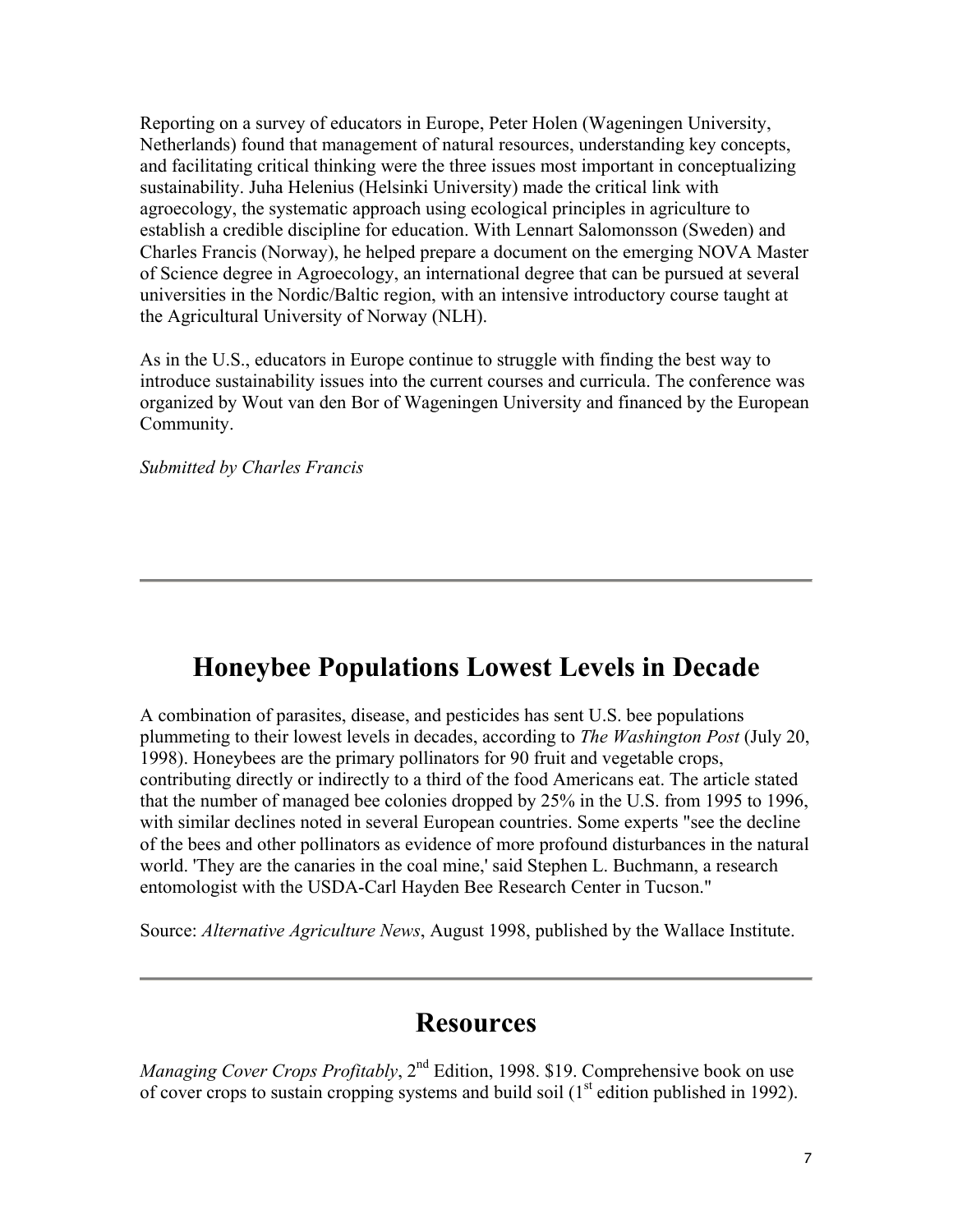Explores how and why cover crops work and provides information on building cover crops into any farming operation. Sustainable Agriculture Publications, Hills Building, Room 10, University of Vermont, Burlington, VT 05405-0082. For more information on this and other SARE publications, see http://www.sare.org/san/htdocs/pubs/.

*Farms of Tomorrow Revisited: Community Supported Farms - Farm Supported Communities*, 1998. \$17.95 + s&h. Trauger Groh and Steven McFadden updated their 1990 publication. Discusses social, economic, environmental and other benefits of community supported agriculture (CSA) programs and describes several successful CSA farms in U.S. Includes basic information about how to start and run a CSA. Biodynamic Farming and Gardening Association, PO Box 550, Kimberton, PA 19442, 800-516-7797 or 610-935-7797.

*Whole Farm Planning: A Survey of North American Experiments*, 1998. \$10 or free online. Describes whole farm planning, an approach to farm management that encourages farmers to view and manage their farms as integrated systems and to identify how their farms affect the environment. Henry Wallace Institute for Alternative Agriculture, 9200 Edmonston Road, Suite 117, Greenbelt, MD 20770-1551, 301-441-8777, hawiaa@access.digex.net, http://www.hawiaa.org/.

*Nutrient Management: More Than an On-Farm Priority*. Free. This 8-page bulletin, produced by the Northeast Region SARE Program, reviews characteristics of nutrient flows in agriculture, explores opportunities for enhanced nutrient cycling through sustainable farming methods, and examines how social policies and economic factors influence the nutrient management agenda. Send name, address and quantity requested to nesare@zoo.uvm.edu.

*Fooling with Nature*. (Call for video cost.) FRONTLINE TV program that aired in June on PBS stations explores the endocrine disruption hypothesis - a theory which posits that certain hormone-mimicking chemicals can disrupt the body's chemistry and lead to cancer, genital deformities and lowered IQ. The Web site also has considerable information on this topic. PBS Video, PO Box 791, Alexandria, VA 22313-0791, 1-800- 328-7271, http://www.pbs.org/wgbh/pages/frontline/shows/nature/.

*Hormone Impostors*, 1997. (Call for video cost.) Video examines current research and findings about hormone disrupting chemicals, including pesticides. Interviews experts regarding several cases where synthetic hormone-disruptors have been implicated in causing harm. Reviews hormone system and describes how synthetic chemicals can interfere. Bullfrog Films, Inc., PO Box 149, Oley, PA 19547, 610-779-8226, bullfrog@igc.org, http://www.bullfrogfilms.com/index.html.

Also see the USEPA Web page on endocrine disruptors, http://www.epa.gov/opptintr/opptendo/index.htm.

Despite the 1993 pledge by the Clinton Administration to reduce pesticide use and make children's health the top priority in federal pesticide regulation, almost nothing has been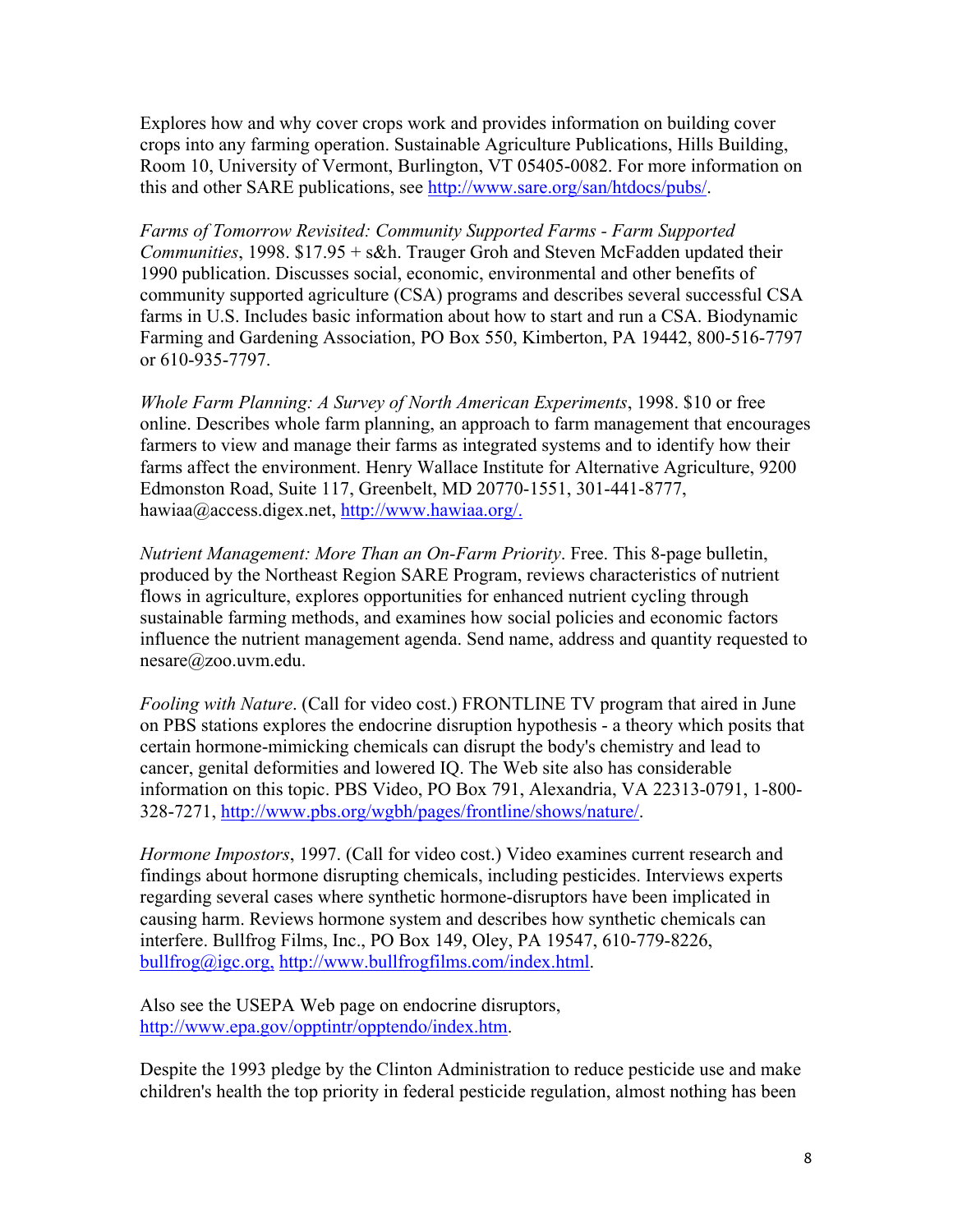done in this area. So says an Environmental Working Group report, "Same As It Ever Was..." released in May 1998. This and other EWG reports can be found at http://www.ewg.org/.

*Fields of Change: A New Crop of American Farmers Find Alternatives to Pesticides*. \$14 + \$3 s&h. Report from the Natural Resources Defense Council profiles 22 farmers in 16 states who made the conversion from conventional pest management systems to alternative pest management systems while maintaining or improving the profitability of their operations. NRDC, Publications Department, 40 West 20th St., New York, N.Y. 10011, 212-727-4486, http://www.nrdc.org/nrdcpro/fppubl.html.

*Pesticides in Surface Waters: Distribution, Trends, and Governing Factors*. 1997. \$69.95. Reviews all peer-reviewed and government studies of pesticides in U.S. surface waters from 1950s to early 1990s, including small- and large-scale studies. Presents wide range of data on pesticide contamination and points out data gaps and research. Also, *Pesticides in Ground Water: Distribution, Trends, and Governing Factors*. 1996. \$69.95. Ann Arbor Press, Inc. 121 South Main Street, PO Box 310, Chelsea, MI 48118, 800-858- 5299 or 313-475-8787, customerservice@sleepingbearpress.com.

*Specialty and Minor Crops Handbook*, 1998. \$35 + tax and s&h. Updated and expanded from first edition (1991), this version contains 63 crop profiles, comprehensive bibliography, glossary of Asian vegetables, and index to common and scientific crop names. Small Farm Center (UC-Davis), 530-752-8136.

*The Organic Pages: Organic Trade Association's North American Resource Directory,* 1998. \$44.95. Lists contacts for organic growers, associations, brokers, certifiers, consultants, distributors, importers/exporters, manufacturers, retailers, restaurants, and fiber producers. Discount with membership. Organic Trade Association, PO Box 1078, Greenfield, MA 01302, 413-774-7511.

The USDA Nutrient Data Lab maintains the National Nutrient Databank, a repository of nutrient values for about 6000 foods and up to 65 nutrients. See http://www.nal.usda.gov/fnic/foodcomp.

*Composting for Manure Management.* \$39. Describes the methods used to process and market composted manure. Covers composting methods for poultry, hog, dairy and beef manure; water quality impacts; overcoming problems, from odors to leachates; and anaerobic digestion technology for managing manures. BioCycle, 419 State Ave., Emmaus, PA 18049, 610-967-4135.

For USEPA information on composting, see http://www.epa.gov/epaoswer/nonhw/compost/index.htm#analysis

*Manure Matters*. For the last three years, the University of Nebraska's Livestock Envionmental Issues committee has distributed this newsletter. Future distribution will be electronic only at http://www.ianr.unl.edu/manure/ (also contains archived copies). To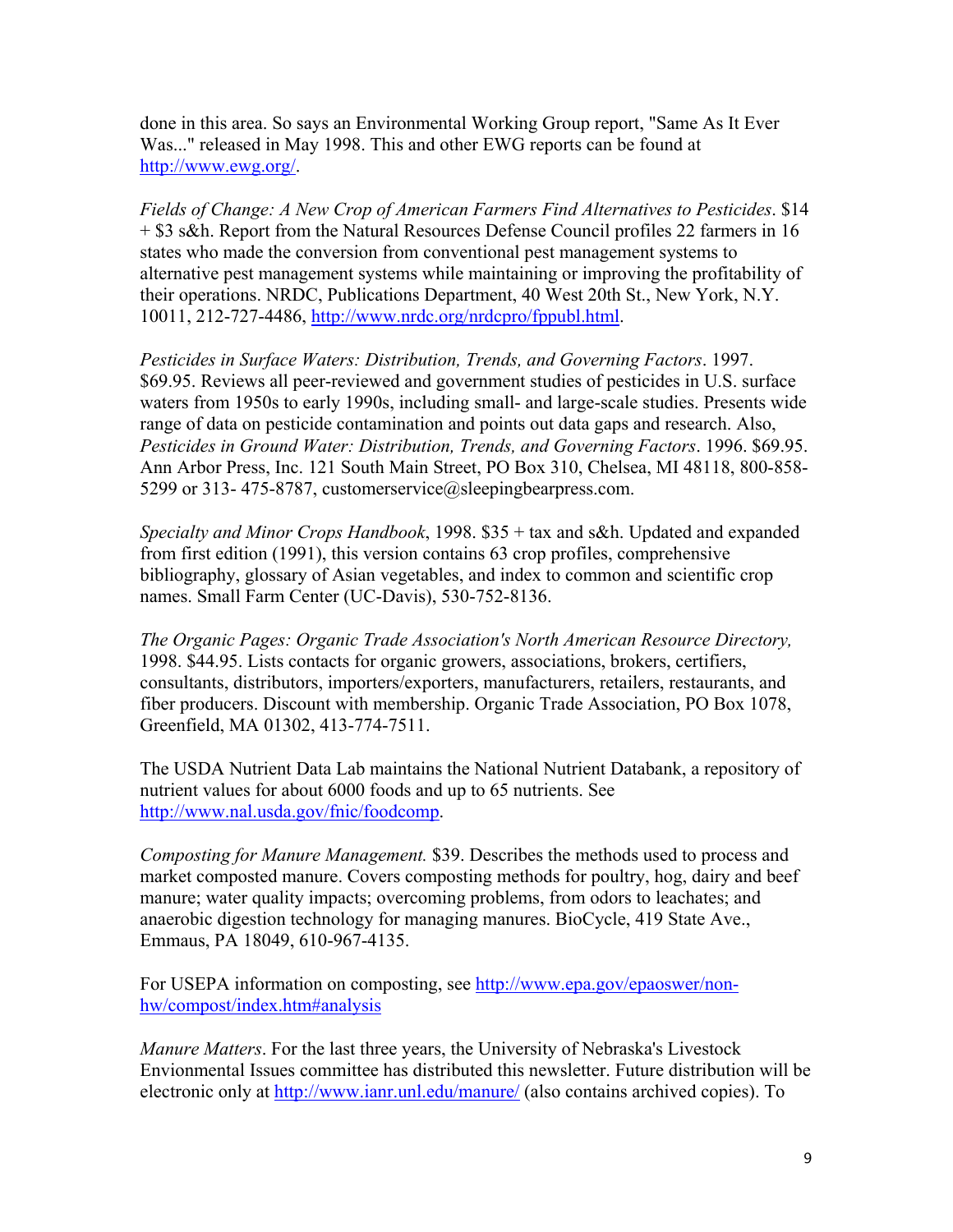receive e-mails alerting you to new issues, send message to  $listserv@unl.edu$ , and in the body type subscribe manurematters.

*Small Farm Resource Guide*. Free. USDA-CSREES, Plant and Animal Systems, Stop 2220, 1400 Independence Ave., SW, Washington, D.C. 20250, 202-401-4385, smallfarm@reeusda.gov, http://www.reeusda.gov/smallfarm.

The joint strategy that the USEPA and USDA proposed on 9/16/98 to reduce harmful runoff from large animal farms can be found at http://www.nhq.nrcs.usda.gov/cleanwater/afo/.

### **Coming Events**

Contact CSAS office for more information.

#### **1998**

Nov. 6-7 - Small Farm Trade Show and Conference, Columbia, MO

Nov. 16 - Organic Crop Training, Bloomfield, NE

Dec. 9 - Organic Crop Training, Columbus, NE

Dec. 10 - Organic Crop Training, Geneva, NE

Dec. 10 - Farming Profitably in a Changing Environment Conference, Urbana, IL

Dec. 10 - Conference - Farming Profitably in a Changing Environment, Urbana, IL

Dec. 16 - Organic Crop Training, near Mead, NE

#### **1999**

January 11 - Organic Crop Training, Hastings, NE

Jan. 8-9 - Great Plains Regional Vegetable Conference, St. Jo, MO

January 19 - Organic Crop Training, Tecumseh, NE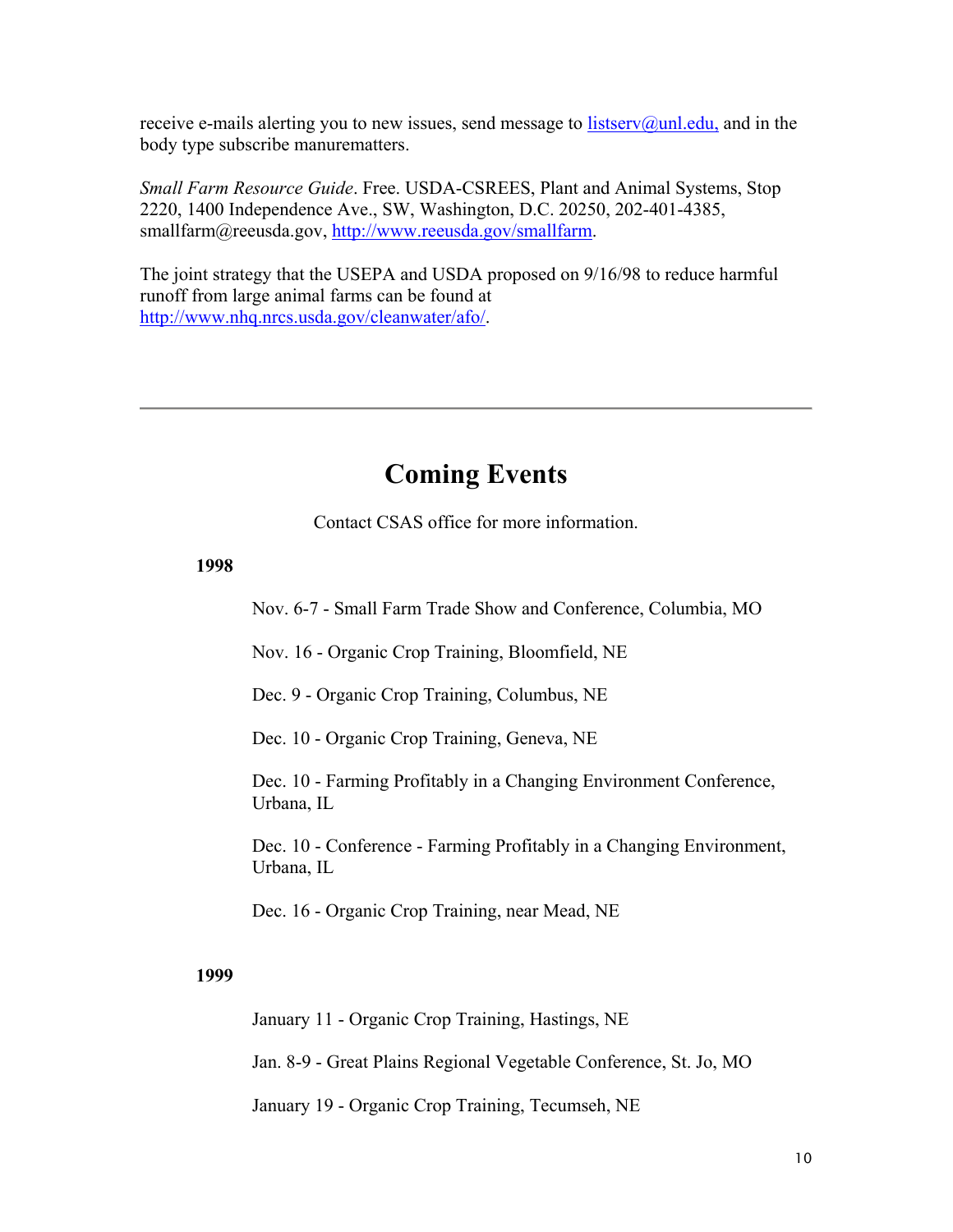Jan. 21-22 - Farm Marketing into the Next Millenium - joint conference of the North American Farmers' Direct Marketing Association and the Great Lakes Vegetable Growers Convention, Grand Rapids, MI

June 12-16 - 6th Conference on Agroforestry in North America: Sustainable Land-Use Management for the 21st Century, Hot Springs, AR (call for papers deadline Oct. 1, 1998). tclason@agctr.lsu.edu, http://www.missouri.edu/~afta/Sixth\_Conf.html

June 14-16 - XXVIII International Congress Work Sciences in Sustainable Agriculture, Horsens, Denmark. http://www.sp.dk/~cgs/ciosta/

# **DID YOU KNOW?**

In 1980 there were 67,000 farms and ranches in Nebraska with an average size of 715 acres; in 1996 the numbers were 55,000 and 855 acres.

Nebraska farm income declined about 25% in 1997, and another 20% decline may occur this year. Nebraska Cooperative Extension and the Nebraska Department of Agriculture will provide funding to expand financial counseling assistance to farmers and ranchers this fall.

Among the objectives of the 1996-2000 Nebraska Cooperative Extension Natural Resources and Environmental Management Action Plan are: irrigators will reduce water application per acre by 10%; number of farmers using site-specific application systems for agricultural fertilizers will increase by 15%; increase the percentage of crop acres on which IPM is practiced to 75%; reduce use of persistent or highly water-soluble pesticides by 10%; increase biological or cultural pest control practices by 10%. For details on this and other action plans, see http://www.ianr.unl.edu/ianr/coopext/Coopext3.htm.

Earlier this summer the European Commission approved a proposal to ban use and

production of the toxic, ozone-depleting pesticide methyl bromide by 2001, bringing Europe in line with the U.S. phaseout date.

USEPA issued an order 8/11/98 saying U.S. water utilities (5,600 water systems serving 240 million Americans) must give consumers annual reports on the state of their drinking water.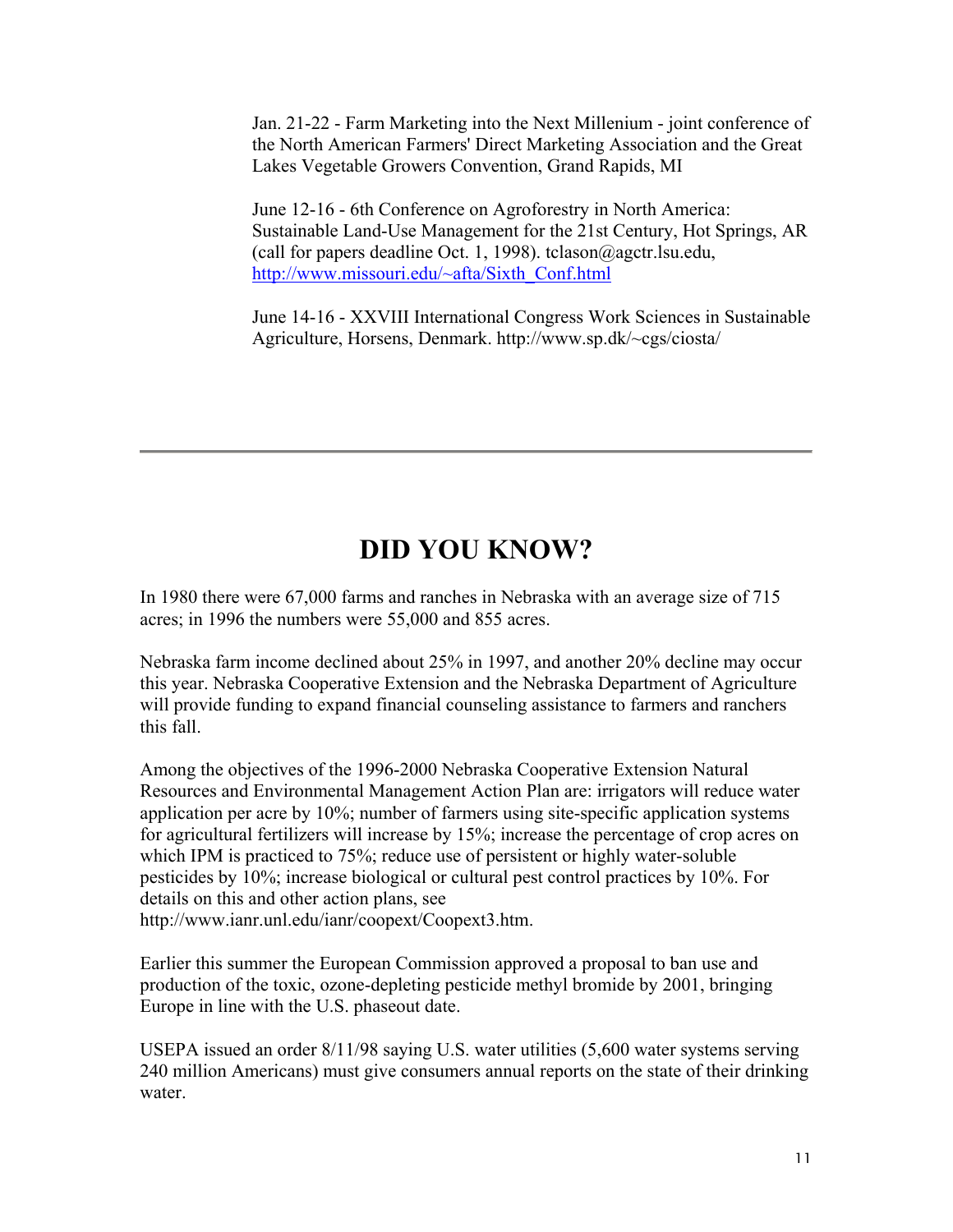A World Wildlife Fund study released 8/18/98 says the world is running out of seafood because 70% of its major fishing grounds are being "strip mined" by too many boats that have grown and modernized so much in the past 28 years that they can now catch almost twice as many fish as can be sustainably harvested from the world's oceans.

The earth's protective ozone layer will hit its all-time thinnest by 2000 or 2001, the World Meteorological Organisation said on 6/22/98. Rumen Bojkov, leading ozone expert at the United Nations weather agency, said the holes were forecast to stay for the coming 20 years before a recovery by the middle of the next century brings it back to the 1960s levels, according to scientific models.

About half of the world's tropical forests are located in Indonesia, Peru, Brazil, and the Congo that collectively owe the U.S. more than \$5 billion. On 7/29/98 Clinton signed into law PL105-214, which allows the Administration to enter into "debt-for-nature swaps" by reducing the debts that certain foreign countries owe to the U.S. in exchange for tangible efforts to preserve and restore tropical forests in those countries.

According to the Organic Farming Research Foundation, approximately 1% of the U.S. food supply is grown using organic methods. In 1996, this represented over \$3.5 billion in retail sales. Over the past six years sales of organic products have shown an annual increase of at least 20%. For more information, see the OFRF new Web site: http://www.ofrf.org/.

On 9/2/98 Vice President Gore said the federal government will spend \$17.2 million to help save productive farmland in 19 states from residential or commercial development. Gore said the federal money, when combined with state and local funding to total \$105 million, will keep 53,000 acres of land on 217 farms in production. The USDA Farmland Protection Program was established in 1996 with a \$35 million budget.

On 9/9/98 the Sierra Club issued a release saying urban sprawl is emerging as the fastest growing threat to the U.S. environment as prime farmland is replaced with malls, parking lots, and housing developments. Ten worst cities were Atlanta, St. Louis, Washington, Cincinnati, Kansas City, Denver, Seattle, Minneapolis-St. Paul, Fort Lauderdale, and Chicago.

A child born in the U.S., France or Britain this year will consume, waste and pollute more in a lifetime than 50 children in developing nations, according to the 1998 edition of the Human Development report released by the U.N. on 9/9/98. The report states that 20% of the world's people in high income countries consume 86% of the world's goods, and global consumption of goods and services will top \$24 trillion this year, six times more than in 1975.

In September President Clinton signed an executive order mandating that all paper bought by the federal government include at least 30% recycled fibers.